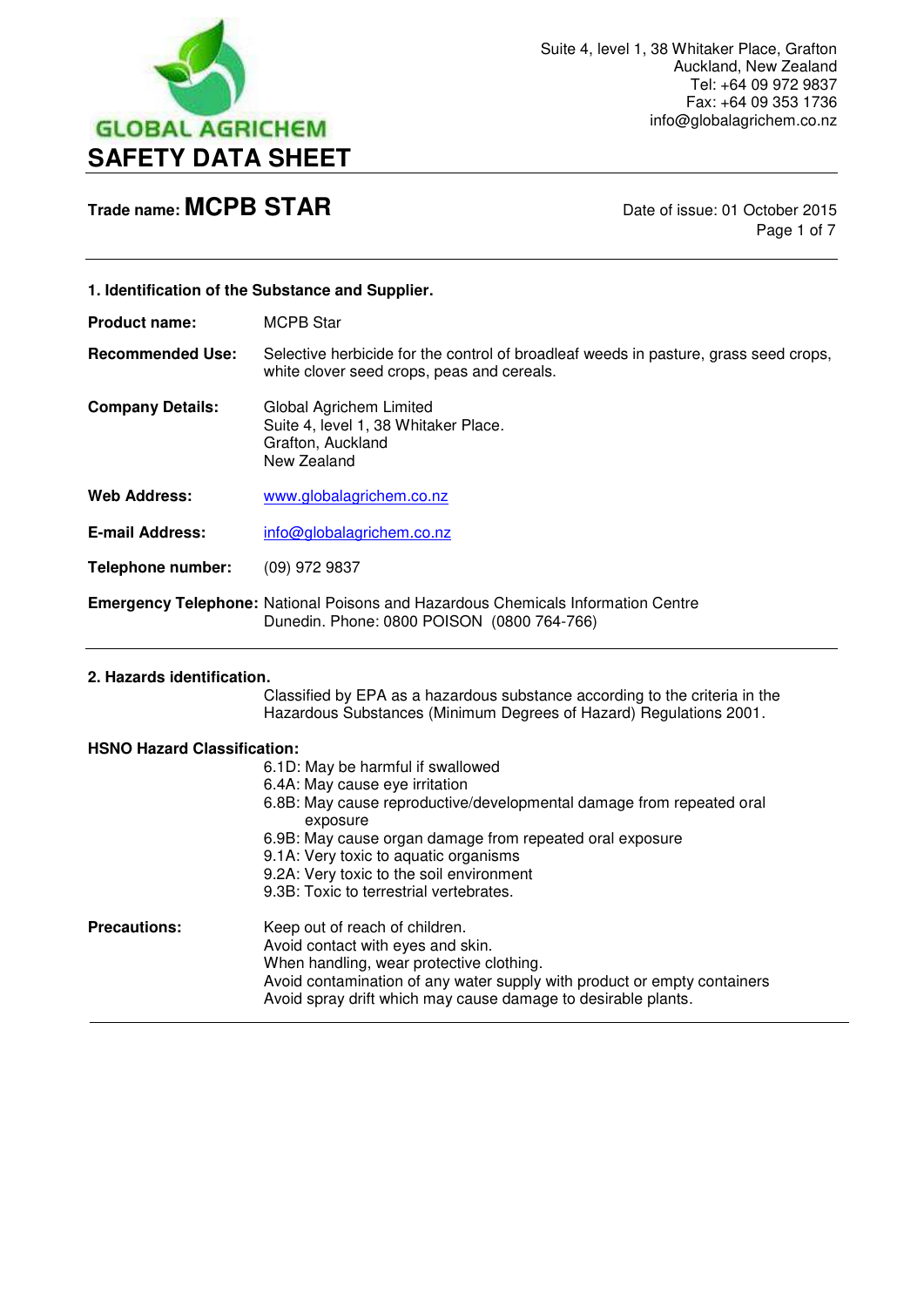

Page 2 of 7

### **3. Composition/Information on Ingredients**

| Ingredient                      | <b>CAS Number</b> | Content $(% w/v)$ |
|---------------------------------|-------------------|-------------------|
| MCPB Sodium salt                | 6062-26-6         | 35.8              |
| MCPA Sodium salt                | 3653-48-3         | 4.3               |
| Other non-hazardous ingredients |                   | To 100%           |

#### **4. First aid measures**

| <b>First Aid:</b>            | For advice contact the National Poisons Centre 0800 POISON (0800 764 766) or a<br>doctor immediately. Begin artificial respiration if the victim is not breathing. Use<br>mouth to nose rather than mouth to mouth. Obtain medical attention.                  |
|------------------------------|----------------------------------------------------------------------------------------------------------------------------------------------------------------------------------------------------------------------------------------------------------------|
| Inhalation:                  | Remove patient to fresh air. If not breathing, give artificial respiration. Seek medical<br>assistance if symptoms persist.                                                                                                                                    |
| Ingestion:                   | Do NOT induce vomiting. Rinse mouth thoroughly with plenty of water. For advice,<br>contact the National Poisons Centre (0800 764 766) or a doctor.                                                                                                            |
| <b>Skin Contact:</b>         | Immediately flush body and clothes with large amounts of water. Remove<br>contaminated clothing and footwear. Wash affected areas thoroughly with soap and<br>water. If symptoms persist, call a doctor.                                                       |
| <b>Eye Contact:</b>          | Immediately rinse eyes and under the eyelids with plenty of running water for at<br>least 15 minutes. Remove contact lenses if present after the first 5 minutes, then<br>continue rinsing the eye. Get medical attention if irritation develops and persists. |
| <b>Advice to Doctor:</b>     | No specific antidote. Treat symptomatically.                                                                                                                                                                                                                   |
| <b>First Aid Facilities:</b> | Facilities storing or making use of this product should be equipped with an eyewash<br>facility and safety shower.                                                                                                                                             |

### **5. Fire-fighting measures**

**Fire/Explosion Hazard:** Non-flammable (water based formulation)

### **Suitable extinguishing media:**

Dry chemical, water spray (fog), foam or carbon dioxide

#### **Hazards from combustion:**

In the event of fire the following may be released through thermal decomposition: Oxides of carbon and nitrogen.

### **Special protective equipment for fire fighters:**

Wear self-contained breathing apparatus, pressure demand : MSHA/NIOSH approved or equivalent and full protective gear.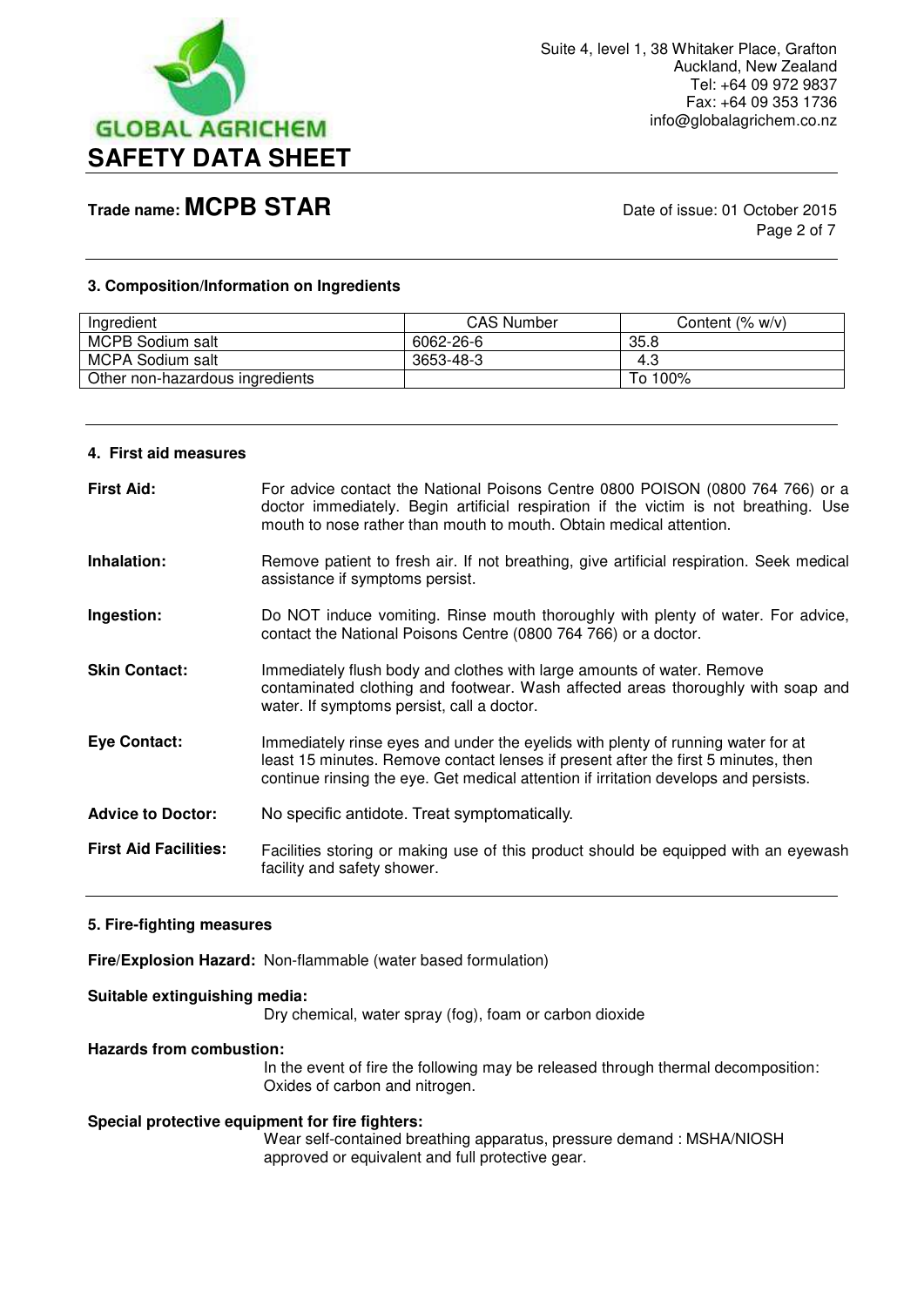

Page 3 of 7

### **Special fire-fighting methods:**

Keep upwind. Isolate the hazard area. Avoid inhalation of smoke and fumes. Use water or foam to reduce fumes. Do not touch spilled material. If possible, move containers from area. Extinguish only if flow can be stopped. Use flooding amounts of water as a fog. Cool containers with flooding amounts of water. Do not allow run-off from firefighting to enter drains or water courses.

#### **6. Accidental release measures**

| <b>Spills and Disposal:</b> | Small spill: absorb with an inert absorbent material such as granular clay, saw dust<br>or pet litter. Sweep up carefully while avoiding the formation of dust. Place in an<br>approved chemical waste container for disposal. Rinse spill area with small amount<br>of soapy water. Contain and absorb the rinsate with inert absorbents and place into<br>the same disposal container. Area can be washed with water to remove the last<br>trace residue. Do not allow water to contaminate water supplies or sewers.<br>Large spill: Clear the area of unnecessary personel. Eliminate all ignition sources.<br>Stop leak if possible without coming into contact with spilled material. Dyke and<br>pump as much as possible to a salvage container. Treat as for small spill, prevent |
|-----------------------------|--------------------------------------------------------------------------------------------------------------------------------------------------------------------------------------------------------------------------------------------------------------------------------------------------------------------------------------------------------------------------------------------------------------------------------------------------------------------------------------------------------------------------------------------------------------------------------------------------------------------------------------------------------------------------------------------------------------------------------------------------------------------------------------------|
|                             | entry into waterways, sewers, basements or confined areas.                                                                                                                                                                                                                                                                                                                                                                                                                                                                                                                                                                                                                                                                                                                                 |

**Personal Protection:** Use personal protective equipment. Avoid breathing vapours, mist or gas. Ensure adequate ventilation. Evacuate personnel to safe areas.

### **Environmental precautions:**

Prevent further leakage or spillage if safe to do so. Do not let product enter drains.

### **7. Handling and storage**

### **Precautions for safe handling:**

Do not mix or store in galvanised or unlined steel. Use only in a well ventilated area. When mixing or applying, wear protective clothing: Safety glasses/goggles, cotton overalls, boots and chemical resistant gloves (nitrile or butyl) An approved handler is required when this product is applied in a wide dispersive manner or by a commercial contractor. No tracking is required, but records of use must be kept if 3 litres or more is used in

an area within 24 hours and is likely to enter air or water and leave that place. Wash hands, face and protective clothing after use.

### **Conditions for Safe Storage:**

Keep out of reach of children.

 Store in the original container tightly closed in a locked dry cool dark area away from foodstuffs or feed.

 Storage must be in accordance with the current version of NZS 8409 Management of Agrichemicals. Signage is required for 100 litres or more and an emergency plan and secondary containment, for more than 100 litres.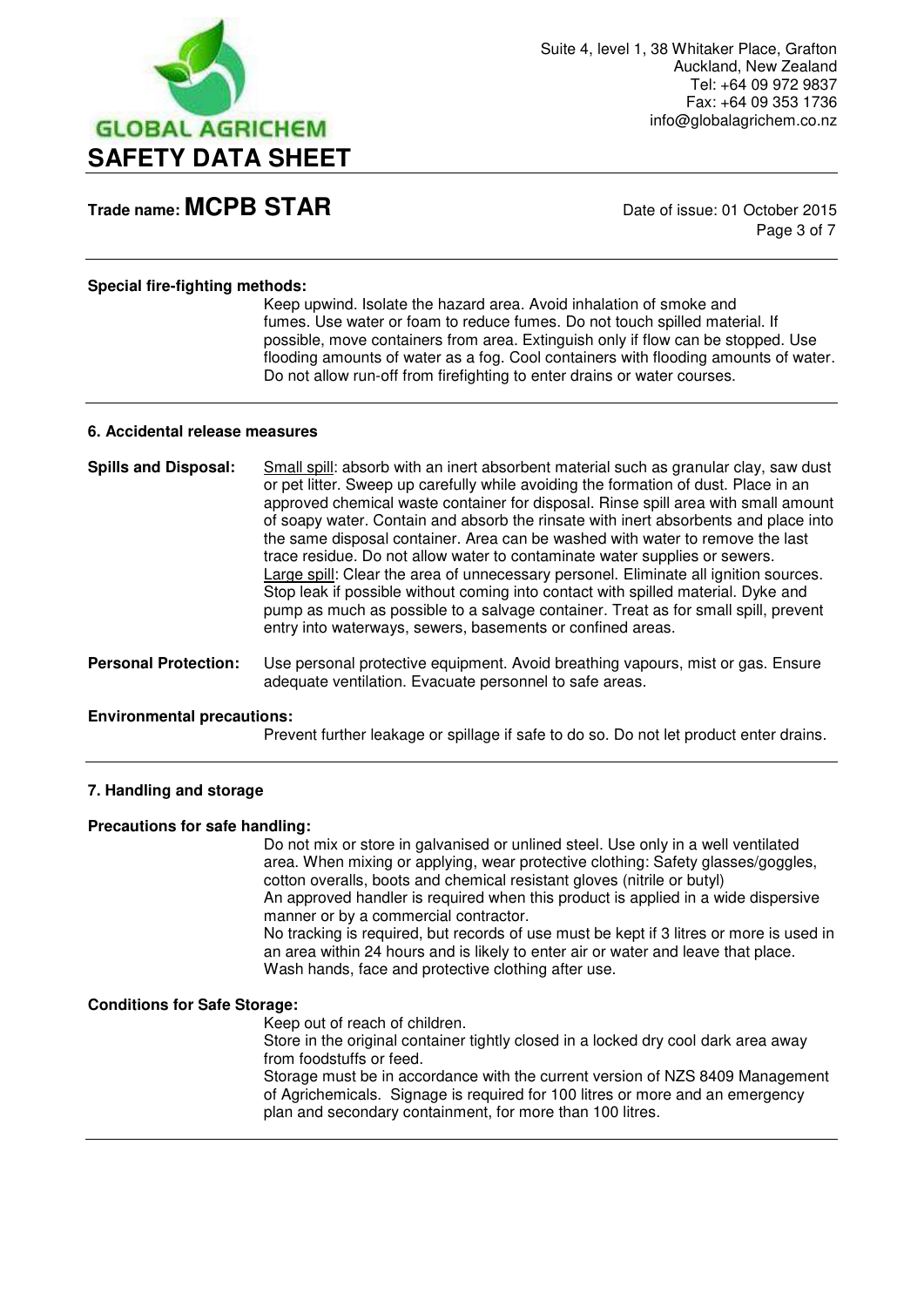

Page 4 of 7

### **8. Exposure controls/personal protection**

### **Occupational exposure limit values:**

No exposure limits (WES, TEL or EEL's) have been specifically assigned to this product.

**Engineering controls:** No special requirements. Product is used outdoors. Handle in well ventilated areas. Generally, natural ventilation is adequate.

#### **Personal Protective Equipment:**

When handling, mixing or applying, wear protective clothing: Safety glasses/goggles, cotton overalls, boots and chemical resistant gloves (nitrile or butyl) **Hygiene Measures:** Do not eat, drink or smoke while using the product. Remove protective clothing and wash hands and face thoroughly before meals and

after work.

Wash protective clothing daily after work.

### **9. Physical and chemical properties**

| Appearance:              | Liquid                   |
|--------------------------|--------------------------|
| Colour:                  | Clear brown              |
| Odour:                   | Practically no odour     |
| Density:                 | $1.14 - 1.18$            |
| <b>Flash Point:</b>      | Not flammable            |
| pH:                      | $10.0 - 12.0$            |
| Water solubility:        | Soluble                  |
| <b>Formulation type:</b> | Soluble Concentrate (SL) |

### **10. Stability and reactivity**

**Chemical Stability:** Stable under recommended storage conditions. Non-flammable. **Conditions to Avoid:** Avoid mixing with strong acids, alkalis and oxidising agents such as chlorine compounds.

### **Hazardous decomposition products:**

Thermal decomposition may lead to the release of oxides of carbon and nitrogen.

### **11. Toxicological information**

| <b>HSNO Classification:</b> | Formulated product:                                                  |
|-----------------------------|----------------------------------------------------------------------|
|                             | 6.1D: (Oral) May be harmful if swallowed                             |
|                             | 6.4A: May cause eye irritation                                       |
|                             | 6.8B: May cause reproductive/developmental damage from repeated oral |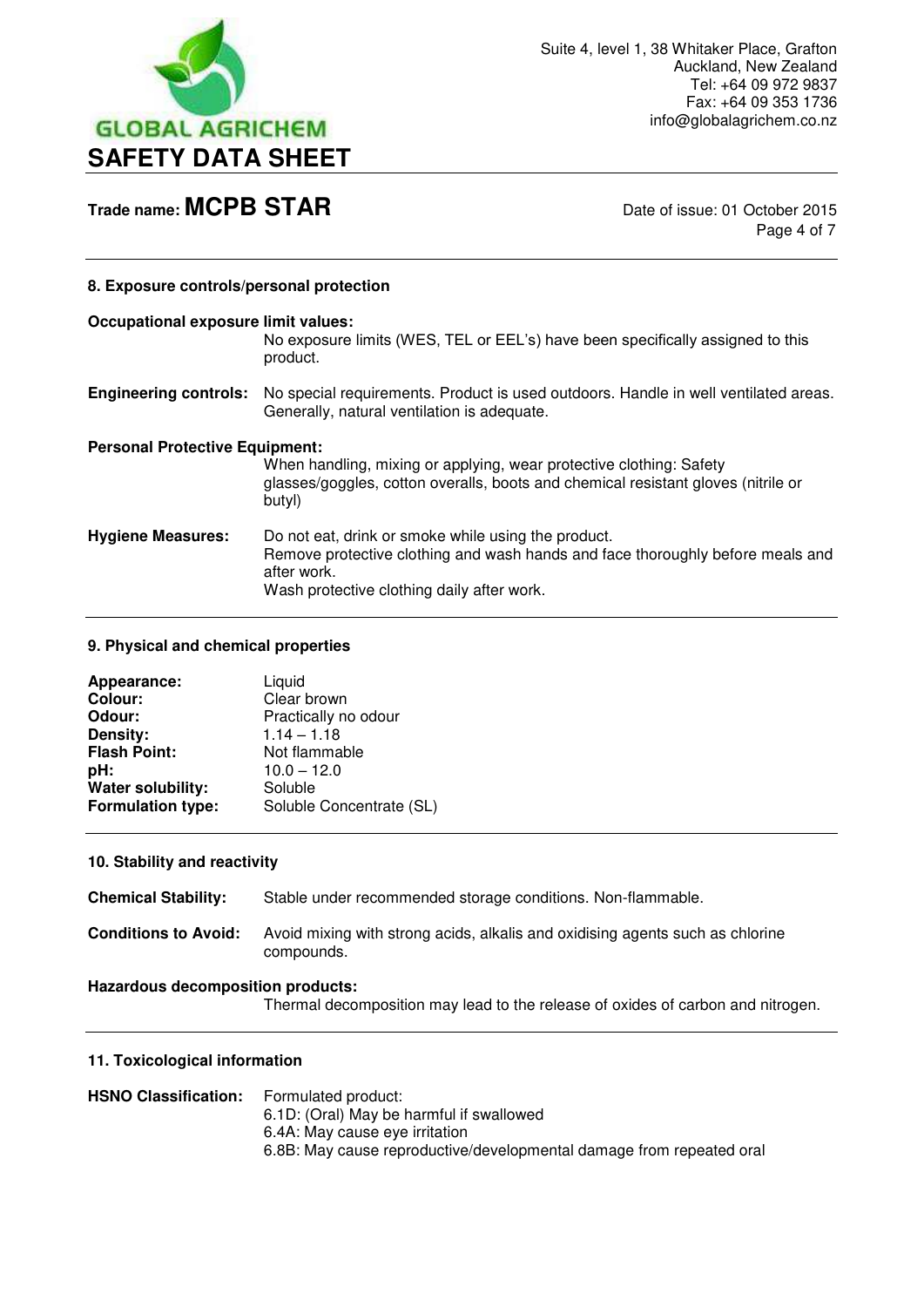

Page 5 of 7

|                              | exposure<br>6.9B: May cause organ damage from repeated oral exposure (liver, kidney<br>and alimentary tract).                                                                                                                                                                                                                                                                                                             |
|------------------------------|---------------------------------------------------------------------------------------------------------------------------------------------------------------------------------------------------------------------------------------------------------------------------------------------------------------------------------------------------------------------------------------------------------------------------|
| <b>Acute Toxicity:</b>       | Data given is for the active ingredients MCPA and MCPB.<br>MCPA - Acute Oral LD <sub>50</sub> rat: 962-1470 mg/kg<br>MCPB - Acute Oral $LD_{50}$ male rat: 4300 female rat: 5300 mg/kg<br>MCPA - Acute percutaneous $LD_{50}$ rat $> 4000$ mg/kg<br>MCPB - Acute percutaneous $LD_{50}$ rat $> 2000$ mg/kg<br>MCPA - Inhalation $LC_{50}$ (4 h) rat: > 6.36mg/l<br>MCPB - Inhalation $LC_{50}$ (4 h) rat: > 1.14 mg/l air |
| Irritation:                  | MCPA - Not irritating to skin, severe eye irritant.<br>MCPB - Not an eye or skin irritant.                                                                                                                                                                                                                                                                                                                                |
| Sensitization:               | MCPA - Not a skin sensitiser<br>MCPB - Not a skin sensitiser                                                                                                                                                                                                                                                                                                                                                              |
| <b>Mutagenicity:</b>         | None                                                                                                                                                                                                                                                                                                                                                                                                                      |
| Carcinogenicity:             | None                                                                                                                                                                                                                                                                                                                                                                                                                      |
| <b>Reproductive Effects:</b> | Extended animal feeding studies on MCPB have found changes such as<br>decreased testes size, spermatogenic activity, tubular atrophy and prostate<br>atrophy.                                                                                                                                                                                                                                                             |
| Teratogenicity:              | None.                                                                                                                                                                                                                                                                                                                                                                                                                     |

### **12. Ecological Information**

| <b>HSNO Classification:</b>              | Formulated product:<br>9.1A: Very toxic to aquatic life with long lasting effects.<br>9.2A: Very toxic to the soil environment.<br>9.3B: Toxic to terrestrial vertebrates.                                                                                                                                                                         |
|------------------------------------------|----------------------------------------------------------------------------------------------------------------------------------------------------------------------------------------------------------------------------------------------------------------------------------------------------------------------------------------------------|
| <b>Ecotoxicity:</b>                      | Data given is for the active ingredients MCPA and MCPB.                                                                                                                                                                                                                                                                                            |
|                                          | <b>Acute Toxicity to Fish:</b> MCPA salt - Rainbow trout $LC_{50}$ (96 hour): 50 - 560 mg/l<br>MCPB - Rainbow trout LC <sub>50</sub> (48 hour): 75 mg/l<br>MCPB - Fathead minnow LC <sub>50</sub> (48 hour): 11 mg/l<br>MCPA salt - Carp LC <sub>50</sub> (96 hour): 317 mg/l<br>MCPA salt - Bluegill sunfish LC <sub>50</sub> (96 hour): 150 mg/l |
| <b>Acute Toxicity Aquatic Organisms:</b> |                                                                                                                                                                                                                                                                                                                                                    |
|                                          | MCPA - Daphnia $LC_{50}$ (48 hour): > 190 mg/l<br>MCPA salt - Daphnia LC <sub>50</sub> (48 hour): 55 mg/l<br>MCPA - Algae Selenastrum capricornutum EC <sub>50</sub> : 392 mg/l<br>MCPB salt - Algae Selenastrum capricornutum $E_bC_{50}$ : 41 mg/l                                                                                               |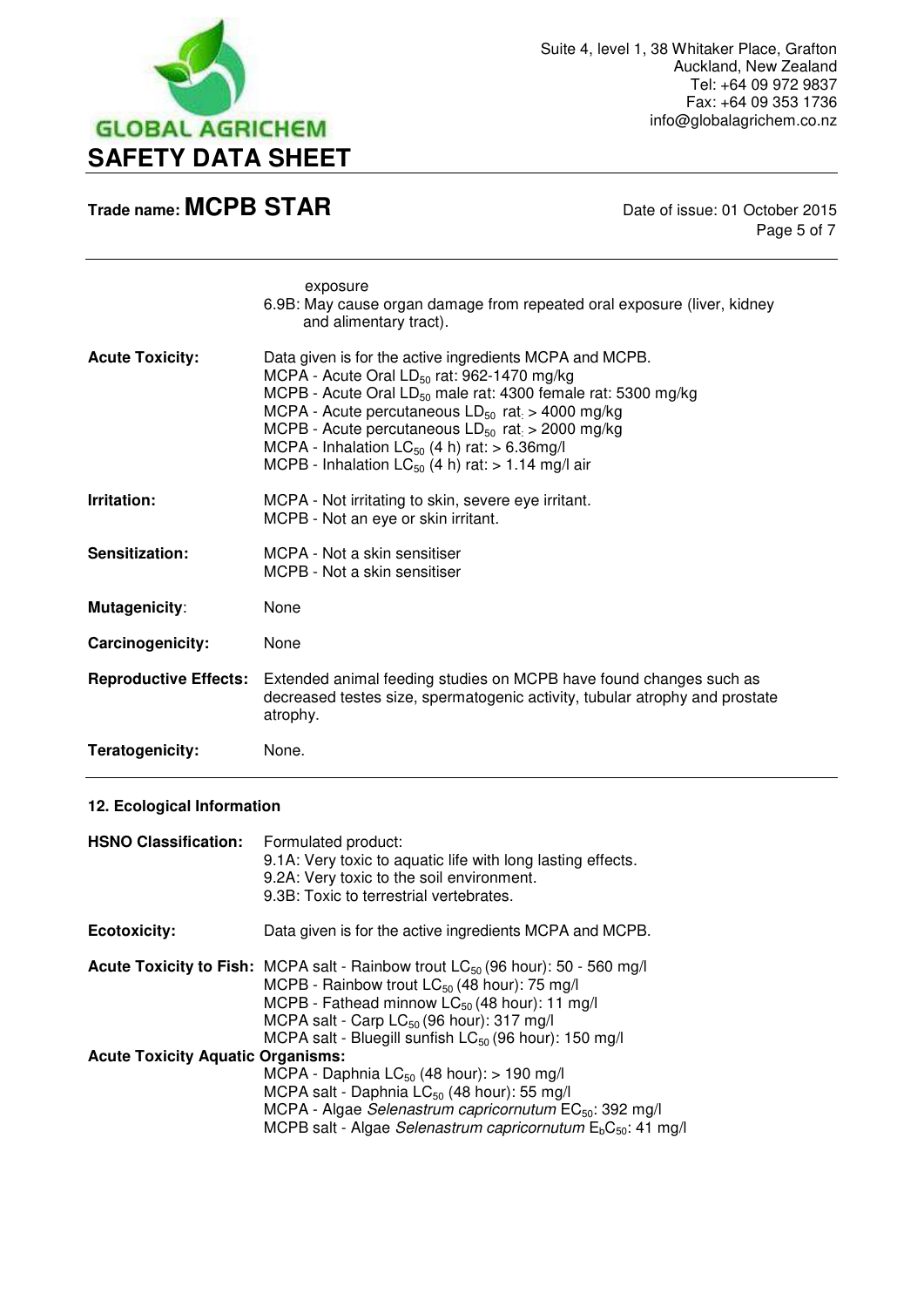

Page 6 of 7

MCPA - Bobwhite quail acute oral  $LD_{50}$ : 377 mg/kg MCPB salt - Bobwhite quail acute oral  $LD_{50}$ : 282 mg/kg MCPA - Bobwhite quail & mallard duck sub-acute dietary  $LC_{50}$  (5 d): > 5620 mg/kg MCPB salt - Bobwhite quail & mallard ducklings  $LC_{50}$  (8d): > 5000 mg/kg

| <b>Acute Toxicity to Soil Dwelling Organisms:</b>   | MCPA - Worms Eisenia foetida LD <sub>50</sub> (14 days): 325 mg/kg dry soil                                                                                                                              |
|-----------------------------------------------------|----------------------------------------------------------------------------------------------------------------------------------------------------------------------------------------------------------|
| <b>Acute Toxicity to Terrestrial Invertebrates:</b> |                                                                                                                                                                                                          |
|                                                     | MCPA - Honey bee contact & oral $LD_{50}$ : > 200 µg/bee                                                                                                                                                 |
|                                                     | MCPB salt - Honey bee contact $LD_{50}$ : > 25 µg/bee                                                                                                                                                    |
| <b>Environmental Fate:</b>                          | MCPA - Soil DT $_{50}$ < 7 days<br>MCPB - Soil DT $_{50}$ : Estimated 5-7 days<br>MCPA - Residual activity in soil estimated 3-4 months (3kg/ha).<br>MCPB - Residual activity in soil estimated 6 weeks. |

### **13. Disposal considerations**

**Product disposal:** Dispose of this product only by using according to the label or at an approved landfill or other approved facility. **Container disposal:** Triple rinse the empty container adding the rinsate to the spray tank. Recycle if possible, otherwise crush and bury in an approved local authority facility. Avoid contamination of any water supply with product or empty container. Do not use container for any other purpose.

### **14. Transport regulations**

**Dangerous Goods:** Classified as dangerous goods for transport (9.1A) **Rail /Road /Sea:** UN Number: 3082 Class: 9 Packaging Group: III Proper Shipping Name: ENVIRONMENTALLY HAZARDOUS SUBSTANCE, LIQUID, N.O.S. (MCPB Sodium 36%, MCPA Sodium 4%) Hazchem: 2X Maximum quantity on a passenger service vehicle: 1 litre. Segregation: Refer to the latest Land Transport Dangerous Goods Rule 45001 Sea transport may require additional segregation (Refer to NZS5433)